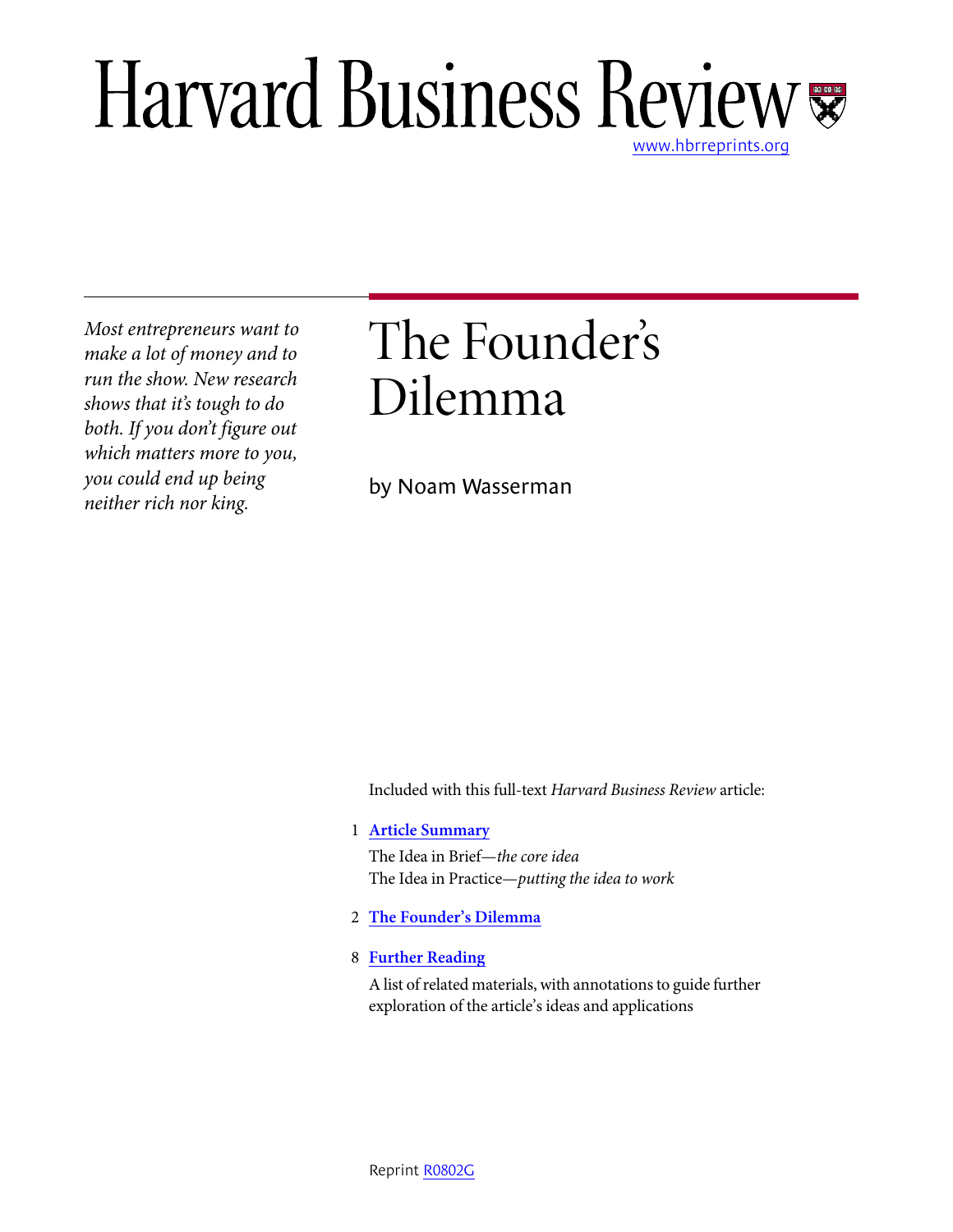## The Founder's Dilemma

Most entrepreneurs want to make pots of money and run the show. But Wasserman reveals that it's tough to do both. If you don't figure out which matters most to you, you could end up being neither rich nor in control.

Consider: To make a lot of money from a new venture, you need financial resources to capitalize on the opportunities before you. That means attracting investors which requires relinquishing control as you give away equity and as investors alter your board's membership. To remain in charge of your business, you have to keep more equity. But that means fewer financial resources to fuel your venture.

So, you must choose between money and power. Begin by articulating your primary motivation for starting a business. Then understand the trade-offs associated with that goal. As your venture unfolds, you'll make choices that support—rather than jeopardize—your dreams.

## **The Idea in Brief The Idea in Practice**

At every step in their venture's life, entrepreneurs face a choice between making money and controlling their businesses. And each choice comes with a trade-off.

#### **IF YOU WANT TO GET RICH**

Startup founders who give up more equity to attract cofounders, key executives, and investors build more valuable companies than those who part with less equity. And the founder ends up with a more valuable slice of the pie.

On the other hand, to attract investors and executives, you have to cede control of most decision making. And once you're no longer in control, your job as CEO is at risk. That's because:

- **•** You need broader skills—such as creating formal processes and developing specialized roles—to continue building your company than you did to start it. This stretches most founders' abilities beyond their limits, and investors may force you to step down.
- **•** Investors dole out money in stages. At each stage, they add their own people to your board, gradually threatening your control.

If you're motivated more by wealth than power:

- **•** Recognize when the top job has stretched beyond your capabilities, and hire a new CEO yourself.
- **•** Work with your board to develop postsuccession roles for yourself.
- **•** Be open to pursuing ideas that require external financing.

#### **IF YOU WANT TO RUN THE COMPANY**

To retain control of your new business, you may need to bootstrap the venture—using your own capital instead of taking money from investors. You'll have less financial fuel to increase your company's value. But you'll be able to continue running the company yourself.

If you're more motivated by power than wealth:

- **•** Restrict yourself to businesses where you already have the skills and contacts you need.
- **•** Focus on a business in which large amounts of capital aren't required to get your venture off the ground and flying.
- **•** Consider waiting until late in your career before setting up shop for a new venture. That will give you time to develop the broader skills you'll need as your business grows and to accumulate some savings for bootstrapping.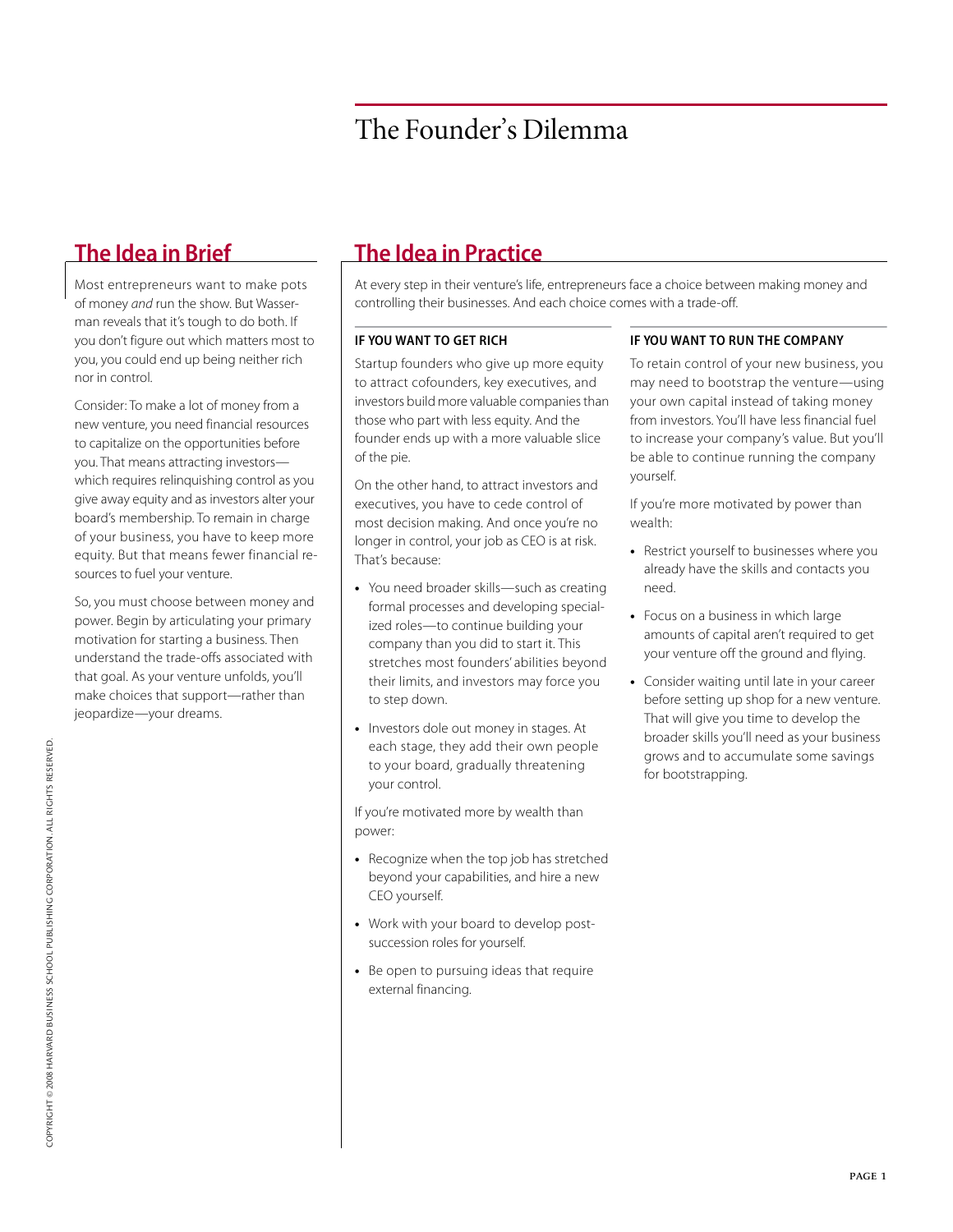*Most entrepreneurs want to make a lot of money and to run the show. New research shows that it's tough to do both. If you don't figure out which matters more to you, you could end up being neither rich nor king.*

## The Founder's Dilemma

by Noam Wasserman

Every would-be entrepreneur wants to be a Bill Gates, a Phil Knight, or an Anita Roddick, each of whom founded a large company and led it for many years. However, successful CEO-cum-founders are a very rare breed. When I analyzed 212 American start-ups that sprang up in the late 1990s and early 2000s, I discovered that most founders surrendered management control long before their companies went public. By the time the ventures were three years old, 50% of founders were no longer the CEO; in year four, only 40% were still in the corner office; and fewer than 25% led their companies' initial public offerings. Other researchers have subsequently found similar trends in various industries and in other time periods. We remember the handful of founder-CEOs in corporate America, but they're the exceptions to the rule.

Founders don't let go easily, though. Four out of five entrepreneurs, my research shows, are forced to step down from the CEO's post. Most are shocked when investors insist that they relinquish control, and they're pushed out of office in ways they don't like and well before they want to abdicate. The change in leadership can be particularly damaging when employees loyal to the founder oppose it. In fact, the manner in which founders tackle their first leadership transition often makes or breaks young enterprises.

The transitions take place relatively smoothly if, at the outset, founders are honest about their motives for getting into business. Isn't that obvious, you may ask. Don't people start a business to make pots of money? They do. However, a 2000 paper in the *Journal of Political Economy* and another two years later in the *American Economic Review* showed that entrepreneurs as a class make only as much money as they could have if they had been employees. In fact, entrepreneurs make less, if you account for the higher risk. What's more, in my experience, founders often make decisions that conflict with the wealthmaximization principle. As I studied the choices before entrepreneurs, I noticed that some options had the potential for generating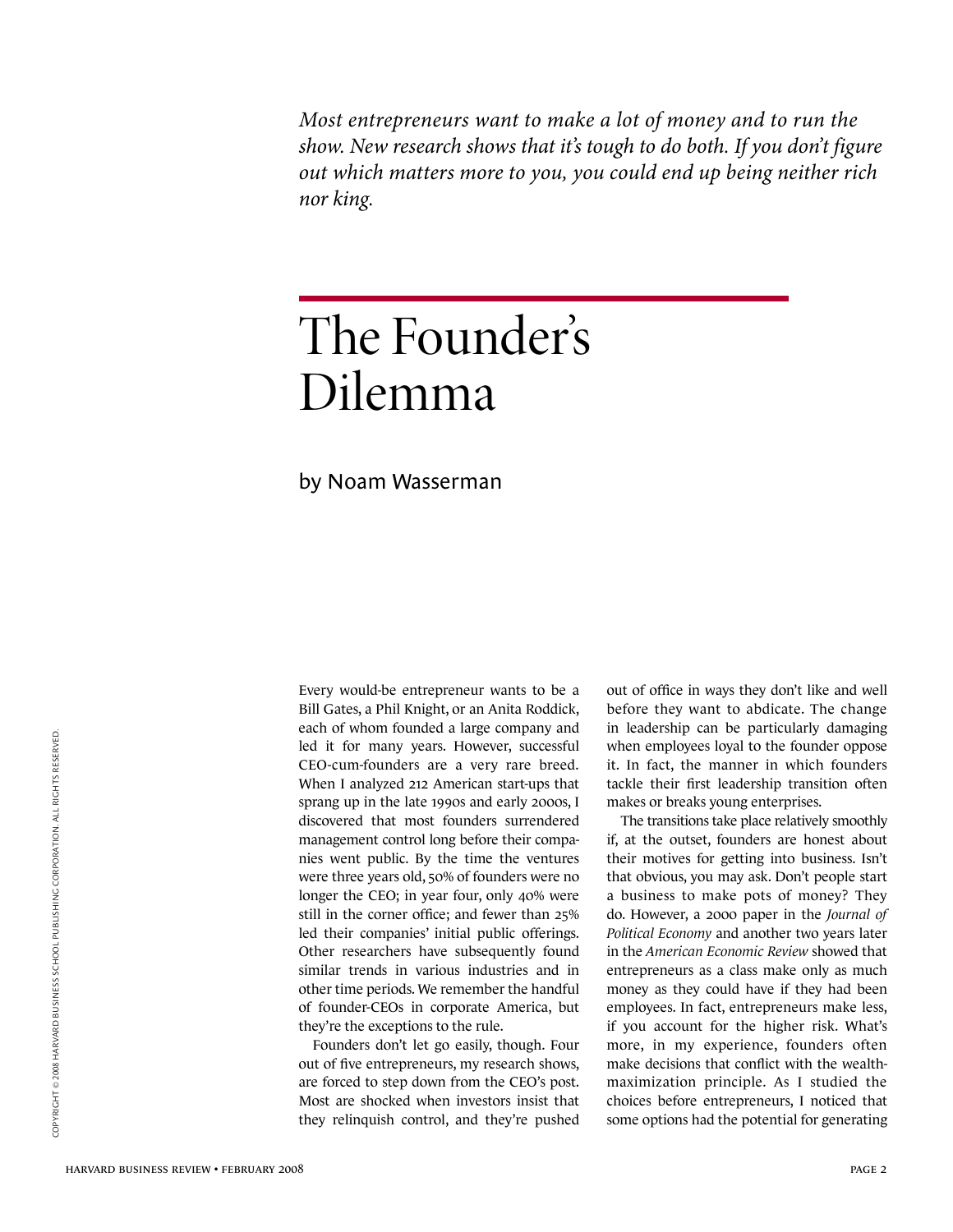higher financial gains but others, which founders often chose, conflicted with the desire for money.

The reason isn't hard to fathom: There is, of course, another factor motivating entrepreneurs along with the desire to become wealthy: the drive to create and lead an organization. The surprising thing is that trying to maximize one imperils achievement of the other. Entrepreneurs face a choice, at every step, between making money and managing their ventures. Those who don't figure out which is more important to them often end up neither wealthy nor powerful.

#### **Inside the Founder's Mind**

Founders are usually convinced that only they can lead their start-ups to success. "I'm the one with the vision and the desire to build a great company. I have to be the one running it," several entrepreneurs have told me. There's a great deal of truth to that view. At the start, the enterprise is only an idea in the mind of its founder, who possesses all the insights about the opportunity; about the innovative product, service, or business model that will capitalize on that opportunity; and about who the potential customers are. The founder hires people to build the business according to that vision and develops close relationships with those first employees. The founder creates the organizational culture, which is an extension of his or her style, personality, and preferences. From the get-go, employees, customers, and business partners identify start-ups with their founders, who take great pride in their founder-cum-CEO status.

New ventures are usually labors of love for entrepreneurs, and they become emotionally attached to them, referring to the business as "my baby" and using similar parenting language without even noticing. Their attachment is evident in the relatively low salaries they pay themselves. My study of compensation in 528 new ventures set up between 1996 and 2002 showed that 51% of entrepreneurs made the same money as—or made less than—at least one person who reported to them. Even though they had comparable backgrounds, they received 20% less in cash compensation than nonfounders who performed similar roles. That was so even after taking into account the value of the equity each person held.

Many entrepreneurs are overconfident about their prospects and naive about the problems they will face. For instance, in 1988, Purdue University strategy scholar Arnold Cooper and two colleagues asked 3,000 entrepreneurs two simple questions: "What are the odds of your business succeeding?" and "What are the odds of any business like yours succeeding?" Founders claimed that there was an 81% chance, on average, that they would succeed but only a 59% probability of success for other ventures like their own. In fact, 80% of the respondents pegged their chances of success at at least 70%—and one in three claimed their likelihood of success was 100%. Founders' attachment, overconfidence, and naïveté may be necessary to get new ventures up and running, but these emotions later create problems.

#### **Growing Pains**

Founders eventually realize that their financial resources, ability to inspire people, and passion aren't enough to enable their ventures to capitalize fully on the opportunities before them. They invite family members and friends, angel investors, or venture capital firms to invest in their companies. In doing so, they pay a heavy price: They often have to give up total control over the enterprise. Angel investors may allow entrepreneurs to retain control to a greater degree than venture capital firms do, but in both cases, outside directors will join the company's board.

Once the founder is no longer in control of the board, his or her job as CEO is at risk. The board's task is straight-forward if the founder underperforms as CEO, although even when founders are floundering, boards can have a hard time persuading them to put their "babies" up for adoption. But, paradoxically, the need for a change at the top becomes even greater when a founder has delivered results. Let me explain why.

The first major task in any new venture is the development of its product or service. Many founders believe that if they've successfully led the development of the organization's first new offering, that's ample proof of their management prowess. They think investors should have no cause for complaint and should continue to back their leadership. "Since I've gotten us to the stage where the product is ready, that should tell them

**Noam Wasserman** ([noam@hbs.edu](mailto:noam@hbs.edu)) is an associate professor at Harvard Business School in Boston. He writes a research blog at founderresearch .blogspot.com.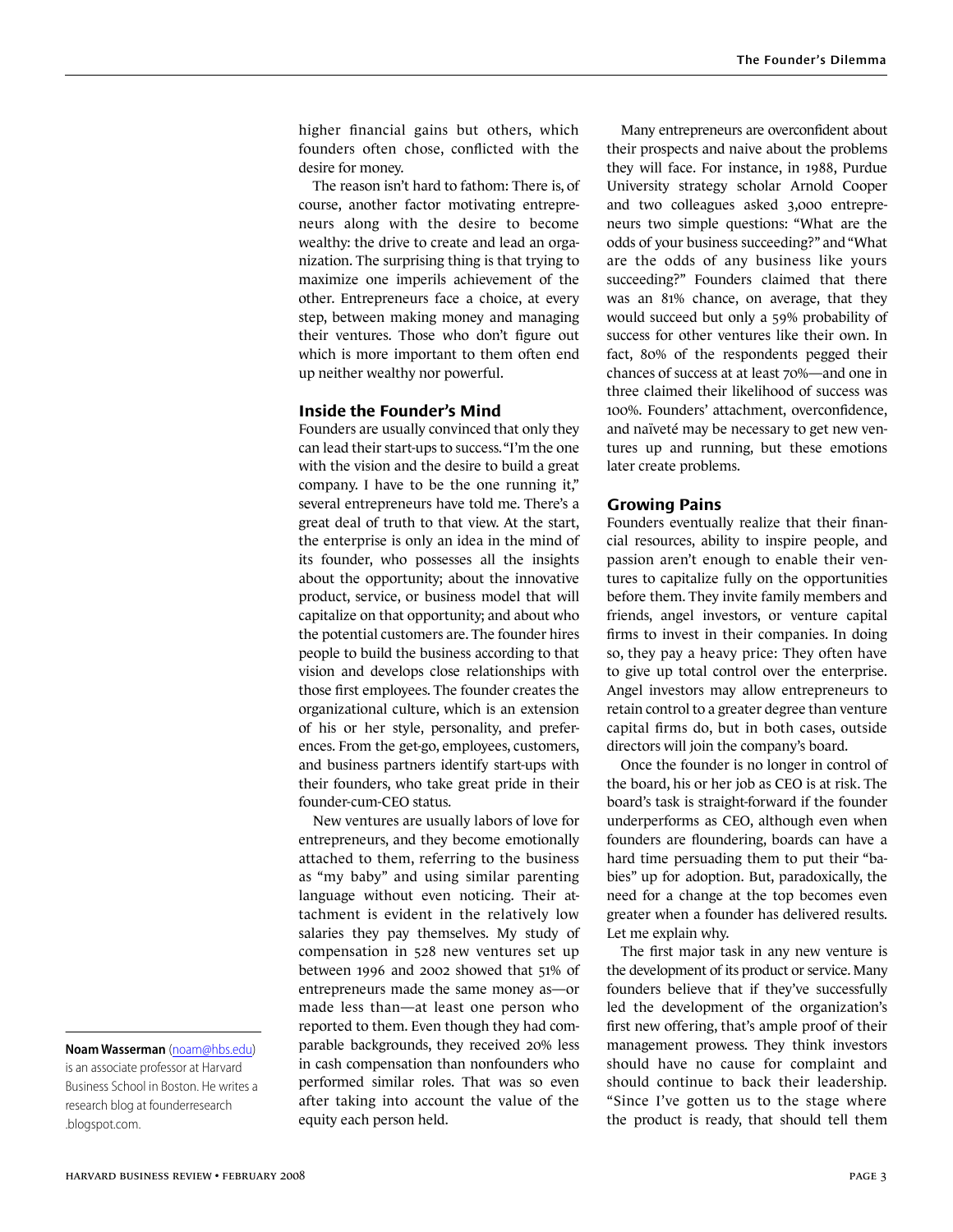that I can lead this company" is a common refrain.

Their success makes it harder for founders to realize that when they celebrate the shipping of the first products, they're marking the end of an era. At that point, leaders face a different set of business challenges. The founder has to build a company capable of marketing and selling large volumes of the product and of providing customers with after-sales service. The venture's finances become more complex, and the CEO needs to depend on finance executives and accountants. The organization has to become more structured, and the CEO has to create formal processes, develop specialized roles, and, yes, institute a managerial hierarchy. The dramatic broadening of the skills that the CEO needs at this stage stretches most founders' abilities beyond their limits.

A technology-oriented founder-CEO, for instance, may be the best person to lead a startup during its early days, but as the company grows, it will need someone with different skills. Indeed, in analyzing the boards of 450 privately held ventures, I found that outside investors control the board more often where the CEO is a founder, where the CEO has a background in science or technology rather than in marketing or sales, and where the CEO has on average 13 years of experience.

Thus, the faster that founder-CEOs lead their companies to the point where they need outside funds and new management skills, the quicker they will lose management control. Success makes founders less qualified to lead the company and changes the power

structure so they are more vulnerable. "Congrats, you're a success! Sorry, you're fired," is the implicit message that many investors have to send founder-CEOs.

Investors wield the most influence over entrepreneurs just before they invest in their companies, often using that moment to force founders to step down. A recent report in *Private Equity Week* pithily captures this dynamic: "Seven Networks Inc., a Redwood City, Calif.-based mobile email company, has raised \$42 million in new venture capital funding….In other Seven news, the company named former Onebox.com CEO Russ Bott as its new CEO."

The founder's moment of truth sometimes comes quickly. One Silicon Valley–based venture capital firm, for instance, insists on owning at least 50% of any start-up after the first round of financing. Other investors, to reduce their risk, dole money out in stages, and each round alters the board's composition, gradually threatening the entrepreneur's control over the company. Then it usually takes two or three rounds of financing before outsiders acquire more than 50% of a venture's equity. In such cases, investors allow founder-CEOs to lead their enterprises longer, since the founder will have to come back for more capital, but at some point outsiders will gain control of the board.

Whether gradual or sudden, the transition is often stormy. In 2001, for instance, when a California-based internet telephony company finished developing the first generation of its system, an outside investor pushed for the appointment of a new CEO. He felt the



**King Exception**

### **The Trade-Off Entrepreneurs Make**

Founders' choices are straightforward: Do they want to be rich or king? Few have been both.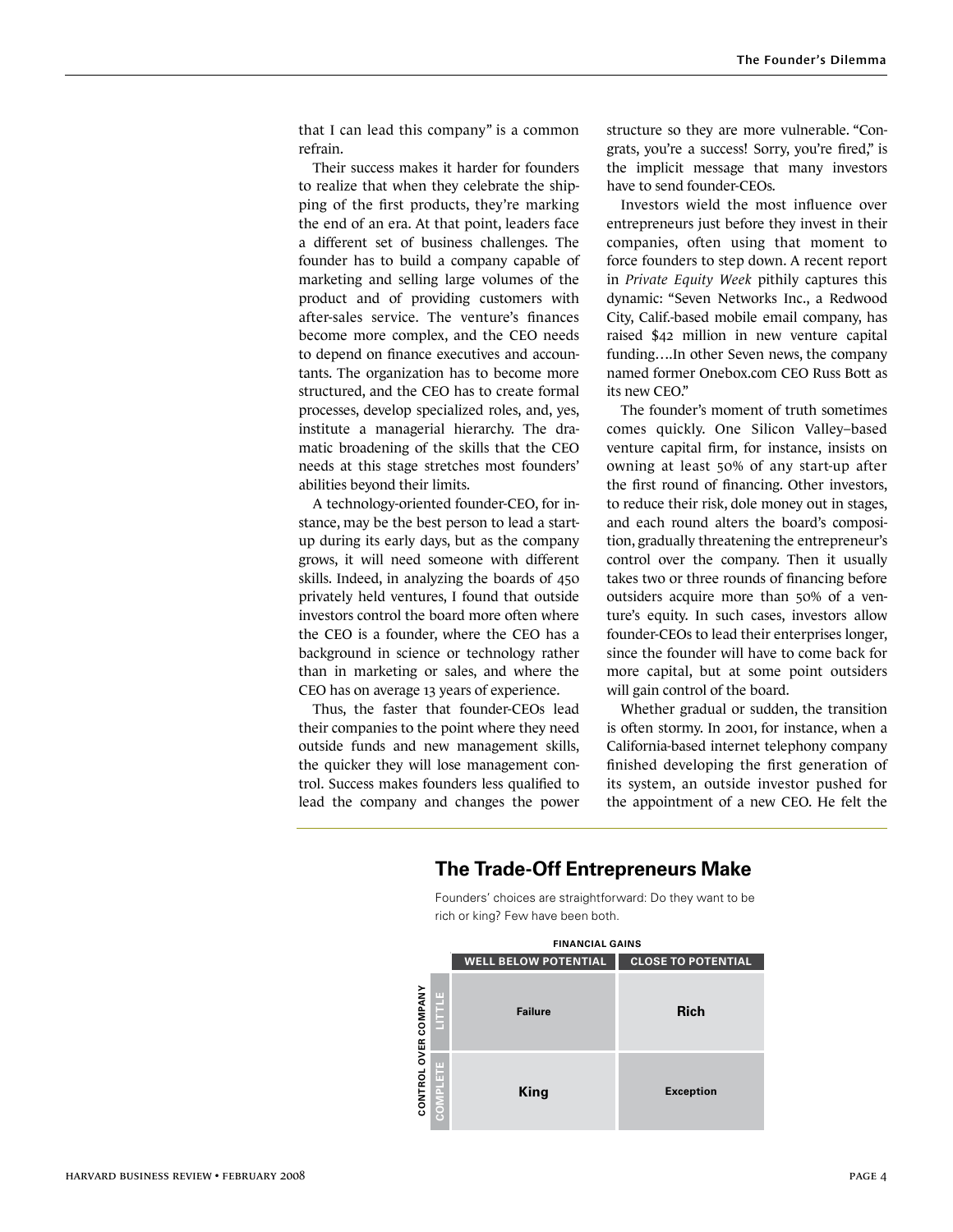company needed an executive experienced at managing the other executives who oversaw the firm's existing functions, had deeper knowledge of the functions the venture would have to create, and had experience in instituting new processes to knit together the company's activities. The founder refused to accept the need for a change, and it took five pressure-filled months of persuasion before he would step down.

He's not the only one to have fought the inevitable; four out of five founder-CEOs I studied resisted the idea, too. If the need for change is clear to the board, why isn't it clear to the founder? Because the founder's emotional strengths become liabilities at this stage. Used to being the heart and soul of their ventures, founders find it hard to accept lesser roles, and their resistance triggers traumatic leadership transitions within young companies.

#### **Time to Choose**

As start-ups grow, entrepreneurs face a dilemma—one that many aren't aware of, initially. On the one hand, they have to raise resources in order to capitalize on the opportunities before them. If they choose the right investors, their financial gains will soar. My research shows that a founder who gives up more equity to attract cofounders, nonfounding hires, and investors builds a more valuable company than one who parts with less equity. The founder ends up with a more valuable slice, too. On the other hand, in order to attract investors and executives, entrepreneurs have to give up control over most decision making.

This fundamental tension yields "rich" versus "king" trade-offs. The "rich" options enable the company to become more valuable but sideline the founder by taking away the CEO position and control over major decisions. The "king" choices allow the founder to retain control of decision making by staying CEO and maintaining control over the board—but often only by building a less valuable company. For founders, a "rich" choice isn't necessarily better than a "king" choice, or vice versa; what matters is how well each decision fits with their reason for starting the company.

Consider, for example, Ockham Technologies' cofounder and CEO Jim Triandiflou, who realized in 2000 that he would have to attract investors to stay in business. Soon, he had several suitors wooing him, including an inexperienced angel investor and a wellknown venture capital firm. The angel investor's offer would have left Triandiflou in control of the board: Joining him on it would be only his cofounder and the angel investor himself. If he accepted the other offer, though, he would control just two of five seats on the board. Triandiflou felt that Ockham would grow bigger if he roped in the venture capital firm rather than the angel investor. After much soul-searching, he decided to take a risk, and he sold an equity stake to the venture firm. He gave up board control, but in return he gained resources and expertise that helped increase Ockham's value manifold.

Similarly, at Wily Technology, a Silicon Valley enterprise software company, founder Lew Cirne gave up control of the board and the company in exchange for financial backing from Greylock Partners and other venture capital firms. As a result, CA bought Wily two years later for far more money than it would have if Cirne had tried to go it alone.

On the other side of the coin are founders who bootstrap their ventures in order to remain in control. For instance, John Gabbert, the founder of Room & Board, is a successful Minneapolis-based furniture retailer. Having set up nine stores, he has repeatedly rejected offers of funding that would enable the company to grow faster, fearing that would lead him to lose control. As he told *BusinessWeek* in October 2007, "The trade-offs are just too great." Gabbert is clearly willing to live with the choices he has made as long as he can run the company himself.

Most founder-CEOs start out by wanting both wealth and power. However, once they grasp that they'll probably have to maximize one or the other, they will be in a position to figure out which is more important to them. Their past decisions regarding cofounders, hires, and investors will usually tell them which they truly favor. Once they know, they will find it easier to tackle transitions.

Founders who understand that they are motivated more by wealth than by control will themselves bring in new CEOs. For example, at one health care–focused internet venture based in California, the founder-CEO held a series of discussions with potential

*Choosing money: A founder who gives up more equity to attract investors builds a more valuable company than one who parts with less and ends up with a more valuable slice, too.*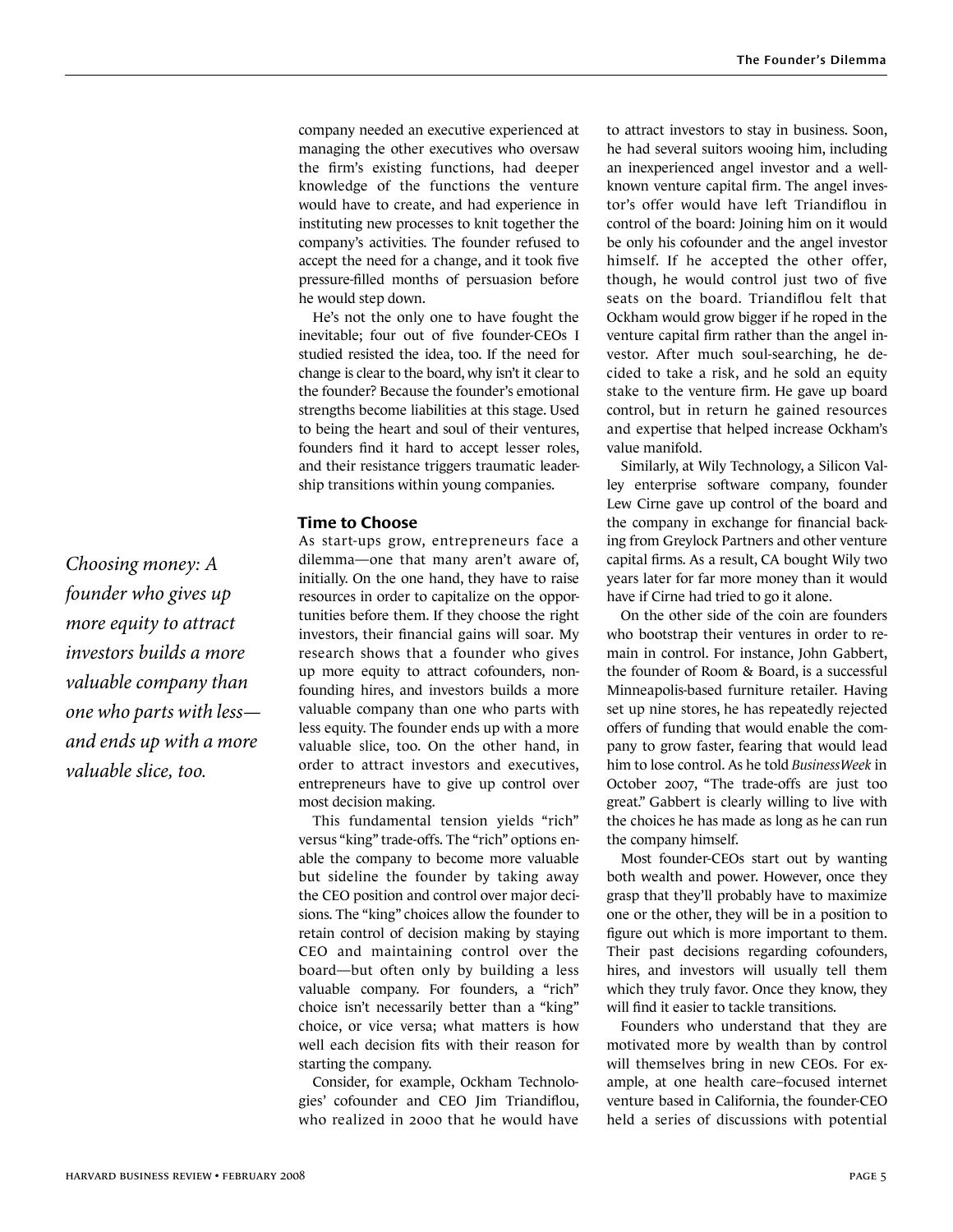investors, which helped him uncover his own motivations. He eventually told the investors that he wanted to "do as well as I can from an equity perspective…[and do] what will be required for the company to be successful in the long run." Once he had articulated that goal, he started playing an active role in the search for a new CEO. Such founders are also likely to work with their boards to develop post-succession roles for themselves.

By contrast, founders who understand that they are motivated by control are more prone to making decisions that enable them to lead the business at the expense of increasing its value. They are more likely to remain sole founders, to use their own capital instead of taking money from investors, to resist deals that affect their management control, and to attract executives who will not threaten their desire to run the company. For instance, in 2002, the founder-CEO of a Boston-based information technology venture wanted to raise \$5 million in a first round of financing. During negotiations with potential investors, he realized that all of them would insist on bringing in a professional CEO. Saying that he "was not going to hand the company over to someone else," the entrepreneur decided to raise only \$2 million, and he remained CEO for the next two years.

One factor affecting the founder's choices is the perception of a venture's potential. Founders often make different decisions when they believe their start-ups have the potential to grow into extremely valuable companies than when they believe their ventures won't be that valuable. For instance, serial entrepreneur Evan Williams built Pyra Labs, the company that coined the term "blogger" and started the Blogger.com site, without the help of outside investors and eventually sold it to Google in 2003. By contrast, two years later, for his next venture, the podcasting company Odeo, Williams quickly brought in Charles River Ventures to invest \$4 million. Asked why, Williams told the *Wall Street Journal* in October 2005: "We thought we had the opportunity to do something more substantial [with Odeo]." Having ceded control quickly in an effort to realize the substantial potential of the company, Williams has had a change of heart, buying back the company in 2006 and regaining his kingship.

Some venture capitalists implicitly use the trade-off between money and control to judge whether they should invest in founder-led

### **Keeping Founders on Board**

What do boards do with founders after asking them to step down as CEO? Ideally, a board should keep the founder involved in some way, often as a board member, and use his or her relationships and knowledge to help the new CEO succeed. As one investor stated, "You can replace an executive, but you can't replace a founder."

Many times, keeping the founder on board is easier said than done. Founders can act, sometimes unconsciously, as negative forces. They can resist the changes suggested by new CEOs and encourage their loyalists to leave. Some boards and CEOs try to manage those risks by taking halfmeasures, relegating the founder to a cosmetic role, but that can backfire. For instance, at Wily Technology, Lew Cirne agreed to become chief technology officer after giving up the CEO's post; later he saw that not a single person reported to him. His successor also wanted Cirne to give up his position as

board chairman. These moves increased Cirne's unhappiness.

In my study of succession in technology start-ups, I found that 37% of founder-CEOs left their companies when a professional CEO came in, 23% took a position below the CEO, and 40% moved into the chairman's role. Another study of high-growth firms reported that, of the founder-CEOs who were replaced, around 25% left their companies while 50% remained on the board of directors for the next five years.

Boards can sometimes help founders find new roles. When a founder has an affinity for a particular functional area, such as engineering, the board can offer him or her the luxury of focusing on that area and letting the new CEO "take on all the things you don't like to do." That approach helps founders gain an appreciation for the new CEO's abilities. The more concrete value the new CEO adds, the easier it will be for the founder to accept

the transition. What's more, the less similar the new CEO is to the founder—if the new CEO is 10 years older, for instance—the easier it is for the founder to accept the change.

Founders who want to be CEO for a longer time in their next venture need to learn new skills. Accordingly, boards can encourage founders to take on new roles in their companies that will enable them to do so. If they do, founders may even become accomplished enough to regain control. For example, in 1998, when E Ink's board appointed a new CEO, cofounder Russ Wilcox identified skills he needed to strengthen. He therefore rotated through roles in finance, product marketing, sales, and even R&D to fill the gaps in his skill set. In 2004, when the board launched a search for the company's next CEO, it couldn't find anyone more qualified for the job than Wilcox himself and made him CEO—a position he has held ever since.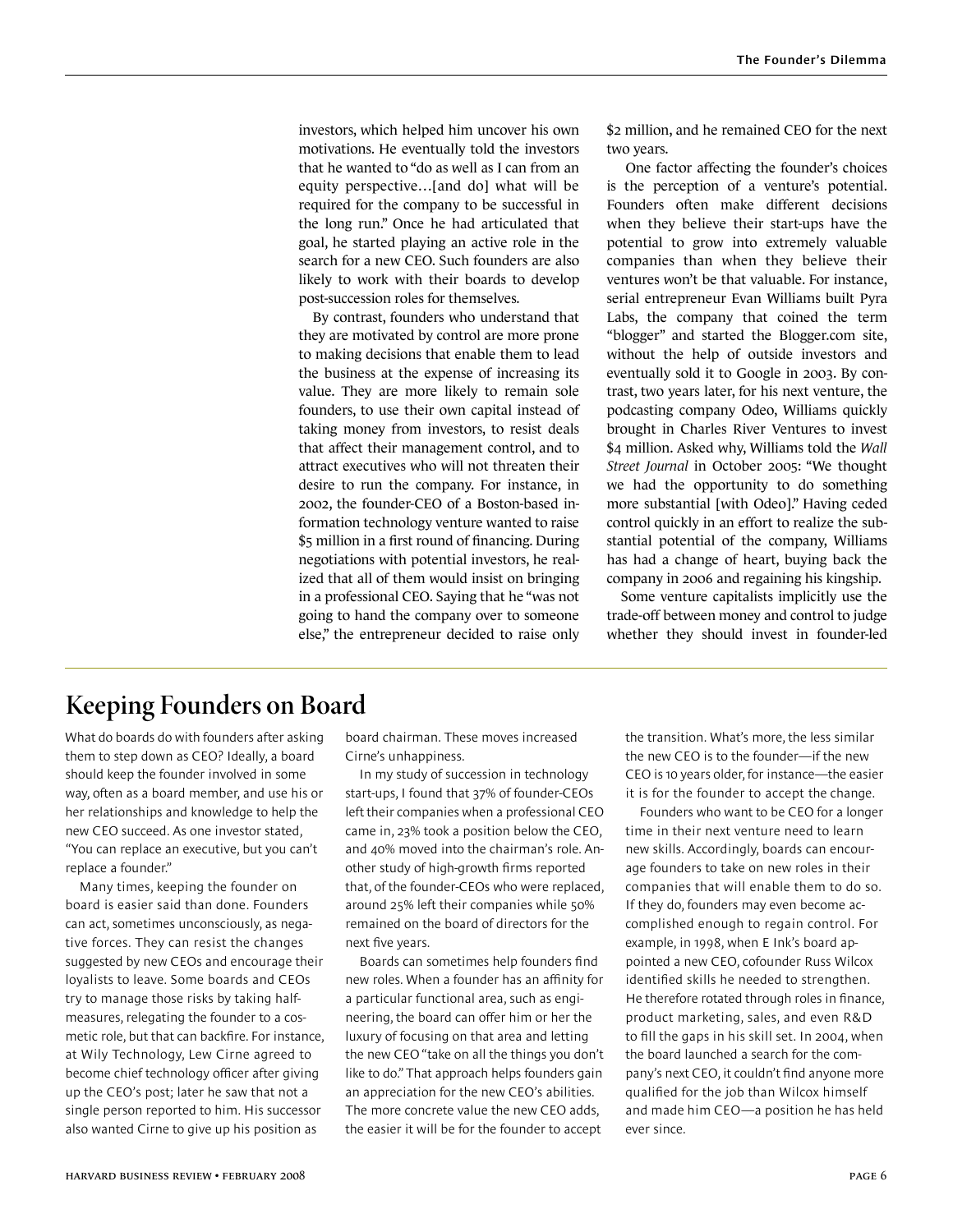companies. A few take it to the extreme by refusing to back founders who aren't motivated by money. Others invest in a start-up only when they're confident the founder has the skills to lead it in the long term. Even these firms, though, have to replace as many as a quarter of the founder-CEOs in the companies they fund.

Rich-or-king choices can also crop up in established companies. One of my favorite examples comes from history. In 1917, Henry Royce was pushed to merge Rolls-Royce with Vickers, a large armaments manufacturer, in order to form a stronger British company. In a chapter in *Creating Modern Capitalism*, Peter Botticelli records Royce's reaction: "From a personal point of view, I prefer to be absolute boss over my own department (even if it was extremely small) rather than to be associated with a much larger technical department over which I had only joint control." Royce wanted control—not money.

Heads of not-for-profit organizations must make similar choices. I recently consulted with a successful Virginia-based nonprofit whose founder-CEO had faced two coup attempts. Early on, a hospital executive who felt he was himself more qualified to lead the organization mounted one takeover bid, and some years later, a board member made the other bid when the venture was beginning to attract notice. The founder realized that if he continued to accept money from outside organizations, he would face more attempts to oust him. Now the question he and his family have to think through is whether to take less money from outside

funders even though that means the venture will grow less quickly.

Would-be entrepreneurs can also apply the framework to judge the kind of ideas they should pursue. Those desiring control should restrict themselves to businesses where they already have the skills and contacts they need or where large amounts of capital aren't required. They may also want to wait until late in their careers before setting up shop, after they have developed broader skills and accumulated some savings. Founders who want to become wealthy should be open to pursuing ideas that require resources. They can make the leap sooner because they won't mind taking money from investors or depending on executives to manage their ventures.

• • •

Choosing between money and power allows entrepreneurs to come to grips with what success means to them. Founders who want to manage empires will not believe they are successes if they lose control, even if they end up rich. Conversely, founders who understand that their goal is to amass wealth will not view themselves as failures when they step down from the top job. Once they realize why they are turning entrepreneur, founders must, as the old Chinese proverb says, "decide on three things at the start: the rules of the game, the stakes, and the quitting time."

Reprint [R0802G](http://harvardbusinessonline.hbsp.harvard.edu/relay.jhtml?name=itemdetail&referral=4320&id=R0802G)

To order, see the next page or call 800-988-0886 or 617-783-7500 or go to [www.hbrreprints.org](http://www.hbrreprints.org)

*Choosing power: Founders motivated by control will make decisions that enable them to lead the business at the expense of increasing its value.*